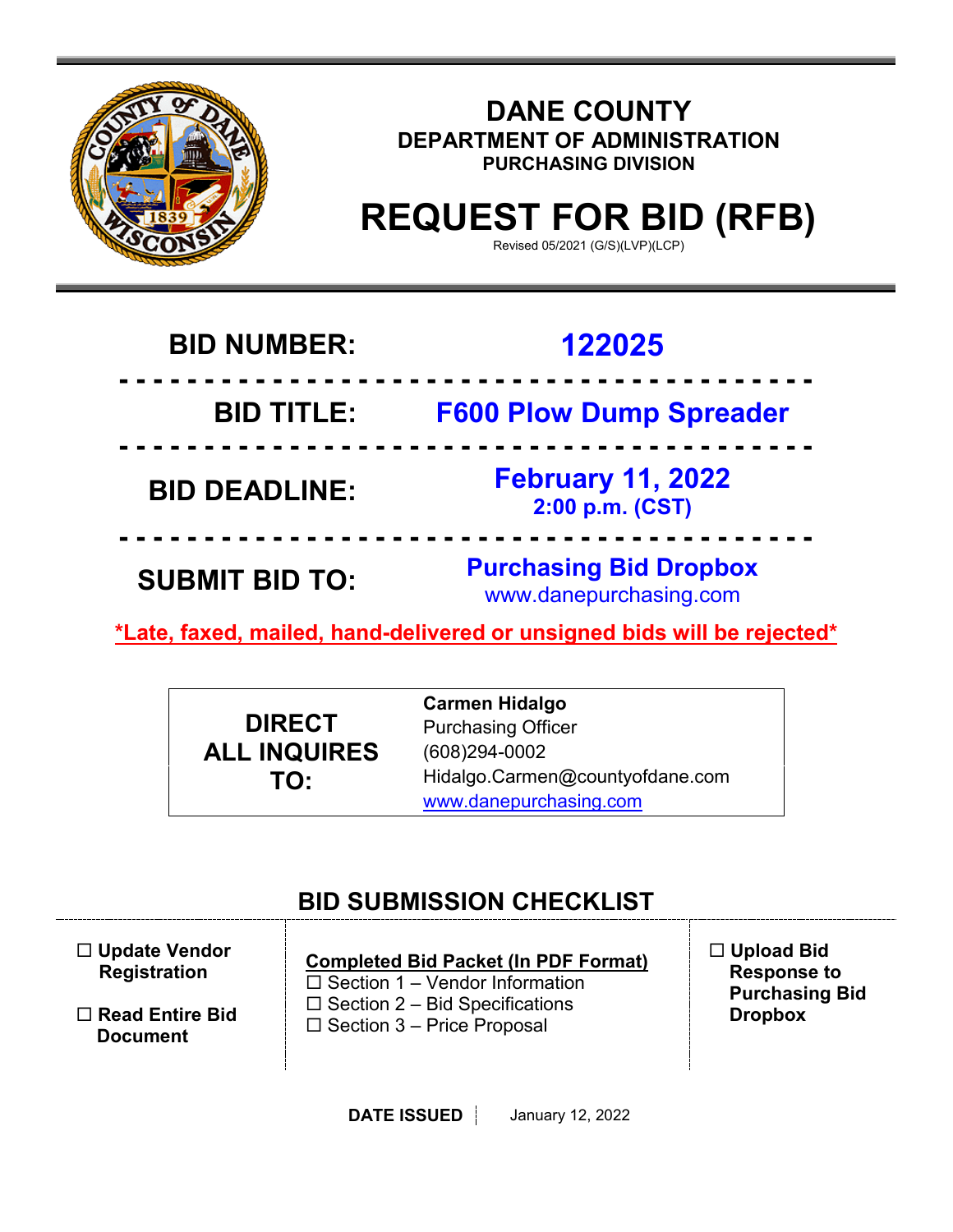#### **VENDOR INFORMATION**

#### **VENDOR NAME:**

| Vendor Information (address below will be used to confirm Local Vendor Preference) |                  |  |  |  |
|------------------------------------------------------------------------------------|------------------|--|--|--|
| <b>Address</b>                                                                     |                  |  |  |  |
| <b>City</b>                                                                        | County           |  |  |  |
| <b>State</b>                                                                       | $Zip+4$          |  |  |  |
| <b>Vendor Rep. Name</b>                                                            | <b>Telephone</b> |  |  |  |
| <b>Title</b>                                                                       |                  |  |  |  |
| <b>Email</b>                                                                       |                  |  |  |  |
| Dane County Vendor #                                                               |                  |  |  |  |

**Local Vendor Preference**<br>(*Reference General Guidelines #1.6*) *(Reference General Guidelines #1.6)* **Local Content Vendor Preference Locally Based & Owned Vendor Locally Operated Vendor Non-Locally Operated Vendor No Local Vendor Preference**

**Does Not Apply To This Bid** *(Reference General Guidelines #1.7)*

**Cooperative Purchasing** *(Reference General Guidelines #1.8)*

 $\Box$  I agree to furnish the commodities or services of this bid to municipalities and state agencies.  $\Box$  I do not agree to furnish the commodities or services of this bid to municipalities and state agencies.

#### **Fair Labor Practice Certification** *(Reference General Guidelines #1.9)*

 Vendor has not been found by the National Labor Relations Board ("NLRB") or the Wisconsin Employment Relations Commission ("WERC") to have violated any statute or regulation regarding labor standards or relations in the seven years prior to the date this bid submission is signed.

 $\Box$  Vendor has been found by the National Labor Relations Board ("NLRB") or the Wisconsin Employment Relations Commission ("WERC") to have violated any statute or regulation regarding labor standards or relations in the seven years prior to the date this bid submission is signed.

| Addenda – we hereby acknowledge receipt, review and use of the following addenda, if applicable. |                    |                    |             |
|--------------------------------------------------------------------------------------------------|--------------------|--------------------|-------------|
| $\Box$ Addendum #1 $\Box$ Addendum #2                                                            | $\Box$ Addendum #3 | $\Box$ Addendum #4 | $\Box$ None |

#### **Signature Affidavit**

In signing this bid, we certify that we have not, either directly or indirectly, entered into any agreement or participated in any collusion or otherwise taken any action in restraint of free competition; that no attempt has been made to induce any other person or firm to submit or not to submit a bid; that this bid has been independently arrived at without collusion with any other bidder, competitor or potential competitor; that this bid has not been knowingly disclosed prior to the opening of bids to any other bidder or competitor; that the above statement is accurate under penalty of perjury.

The undersigned, submitting this bid, hereby agrees with all the terms, conditions, and specifications required by the County in this Request for Bid, and declares that the attached bid and pricing are in conformity therewith.

**Signature:** \_\_\_\_\_\_\_\_\_\_\_\_\_\_\_\_\_\_\_\_\_\_\_\_\_\_\_\_\_ **Title:** \_\_\_\_\_\_\_\_\_\_\_\_\_\_\_\_\_\_\_\_\_

| Title: |  |
|--------|--|
|--------|--|

**Printed Name:** \_\_\_\_\_\_\_\_\_\_\_\_\_\_\_\_\_\_\_\_\_\_\_\_\_\_ **Date:** \_\_\_\_\_\_\_\_\_\_\_\_\_\_\_\_\_\_\_\_\_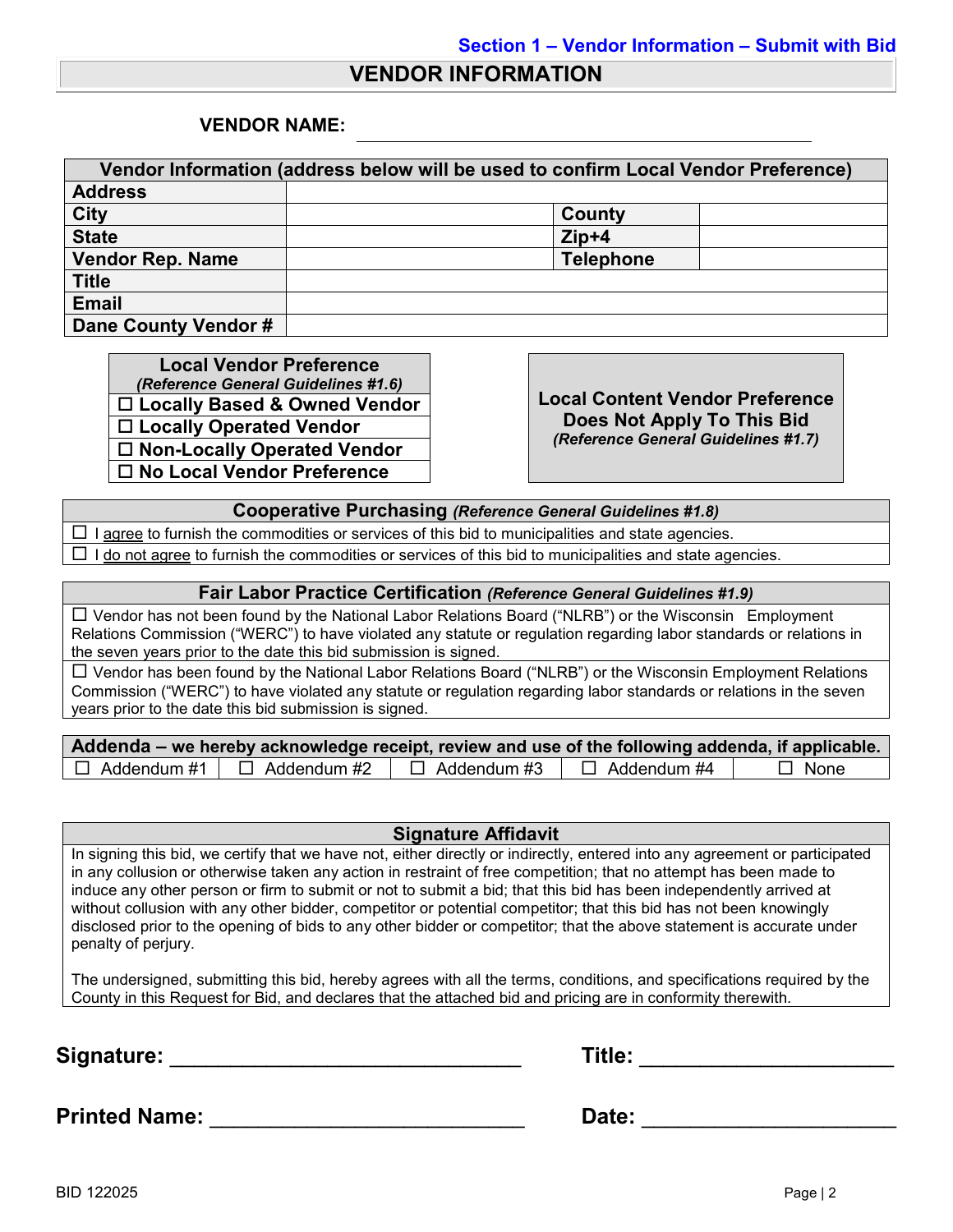### **BID AND SPECIFICATION OVERVIEW**

Dane County as represented by the Purchasing Division will accept bids for the purchase of specified item(s) as described within this document.

**Specification Compliance:** Bidder shall complete every space in the area provided with either a check mark to indicate the item being bid is exactly as specified **(Yes),** or deviates from bid specification **(No).** Any deviation from the minimum specifications stated herein must be identified in detail in the Specifications Deviations section of the bid and must include a description of how the proposed item(s) differ from the bid requirements, along with detailed justification for such deviation. Bidder shall include photos and schematics as necessary, for complete clarification.

The specifications below describe an acceptable product. Minor variations in specification may be accepted if, in the opinion of County staff, they do not adversely affect the quality, maintenance or performance of the item(s). Dane County reserves the right to accept or reject any and all bids, to waive informalities and to choose the bid that best meets the specifications and needs of the County.

**Term:** The contract shall be effective on the date indicated on the Dane County purchase order or the Dane County contract execution date and shall run until completion of all truck builds designated within this bid.

If applicable, any renewal terms are not automatic extensions. Vendor performance may be taken into consideration in the decision by the contracting agencies and the Purchasing Division to either continue this contract into each possible renewal term or to terminate and re-bid this contract.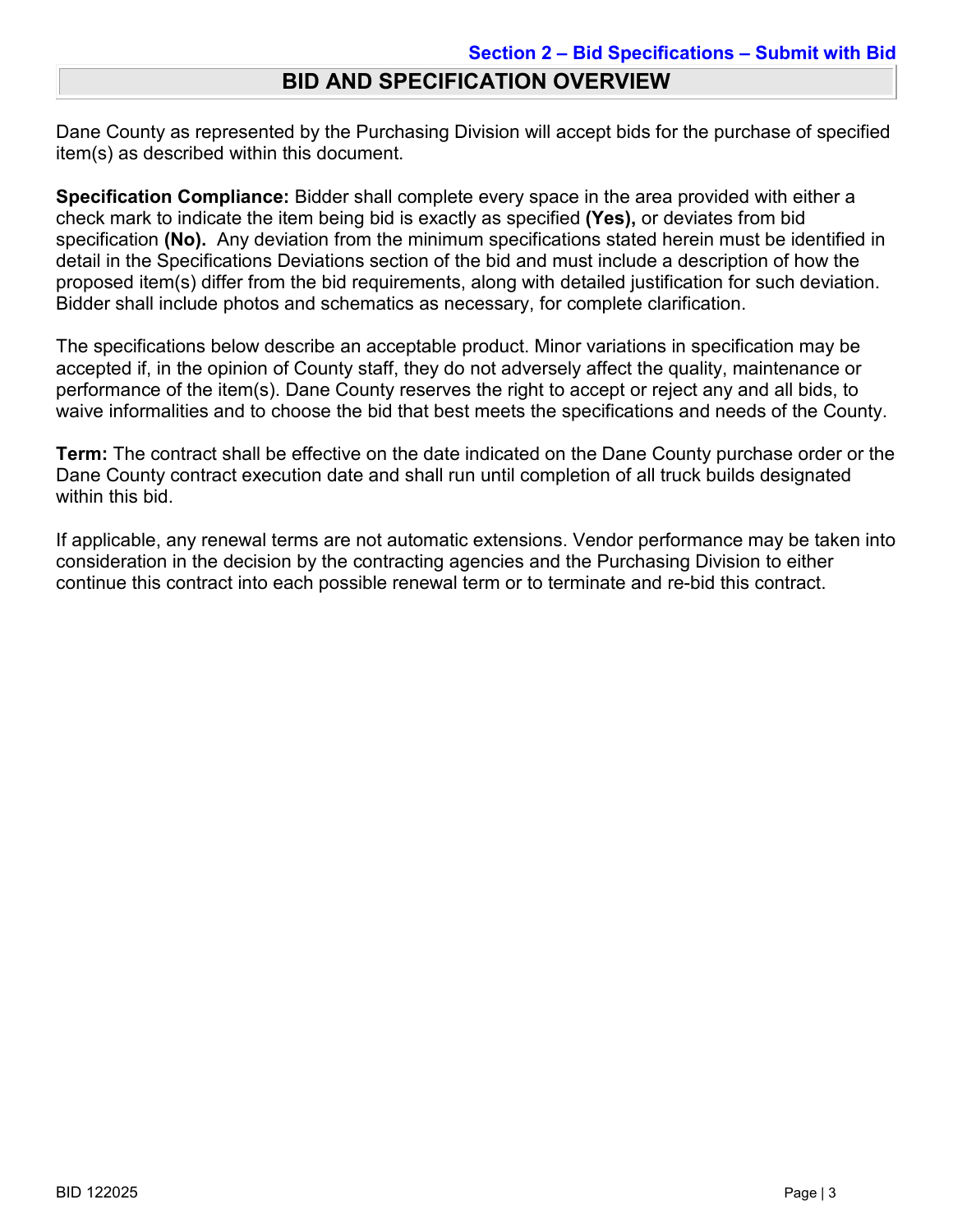### **BID SPECIFICATIONS F600 Plow Dump Spreader**

**General Information:** This BID is for the purchase of ONE (1) NEW Dump/Plow/Spreader Truck that is complete and functional on delivery. All components and items will be new materials. The following bid shall be as specified or equivalent.

| #              | <b>Item/Description</b>                                                                     | <b>Spec Compliance</b> |           |
|----------------|---------------------------------------------------------------------------------------------|------------------------|-----------|
| 1              | <b>CHASSIS / CAB OPTIONS</b>                                                                | <b>YES</b>             | <b>NO</b> |
| $\overline{2}$ | 2022 F-600SD 4x4 Standard Cab with 169 IN WHEELBASE                                         |                        |           |
| 3              | Dual rear wheels                                                                            |                        |           |
| 4              | 7.3 L DEV V8 Gas Engine                                                                     |                        |           |
| 5              | Seat - VNYL 40/20/40                                                                        |                        |           |
| 6              | <b>XL Trim</b>                                                                              |                        |           |
| 7              | Dual Zone Heat/AC                                                                           |                        |           |
| 8              | AmFm/MP3/CLK Radio                                                                          |                        |           |
| 9              | 10-SPD Automatic transmission                                                               |                        |           |
| 10             | 245 Tractn 4/2                                                                              |                        |           |
| 11             | 4.88 LTD Slip                                                                               |                        |           |
| 12             | Power windows / locks / mirrors                                                             |                        |           |
| 13             | Running boards                                                                              |                        |           |
| 14             | 22,000# GVWR Package                                                                        |                        |           |
| 15             | Engine block Heater                                                                         |                        |           |
| 16             | 110v/400w outlet                                                                            |                        |           |
| 17             | Snow Plow Prep                                                                              |                        |           |
| 18             | <b>Brake Controller</b>                                                                     |                        |           |
| 19             | Jack                                                                                        |                        |           |
| 20             | <b>Utility Light SYS</b>                                                                    |                        |           |
| 21             | Aft Axle Tank                                                                               |                        |           |
| 22             | 397 AMP alternator                                                                          |                        |           |
| 23             | Dual battery                                                                                |                        |           |
| 24             | RR CAM & Prep K                                                                             |                        |           |
| 25             | Day running LTS                                                                             |                        |           |
| 26             | <b>XL Value PKG</b>                                                                         |                        |           |
| 27             | <b>CHASSIS BUILD</b>                                                                        | <b>YES</b>             | <b>NO</b> |
| 28             | Dump Body                                                                                   |                        |           |
| 29             | Controls                                                                                    |                        |           |
| 30             | Hydraulics                                                                                  |                        |           |
| 31             | Plow                                                                                        |                        |           |
| 32             | Spreader                                                                                    |                        |           |
| 33             | <b>DUMP BODY</b>                                                                            | <b>YES</b>             | <b>NO</b> |
| 34             | Monroe Snow Fighter Package or Equivalent                                                   |                        |           |
| 35             | MTE-ZEE 11 ft. Stainless steel, 4-5 yd. capacity, folding sides, dump body                  |                        |           |
| 36             | 7 ga. Floor; 12 ga. Sides & 10 ga. Ends. 16 in. High sides, 22 in. Tailgate                 |                        |           |
| 37             | 45,000 psi yield strength stainless steel construction                                      |                        |           |
| 38             | Heavy duty front bulkhead with integral 12 in tapered cab shield & tapered laser cut window |                        |           |
| 39             | Internal dirt shedding top rails & tailgate                                                 |                        |           |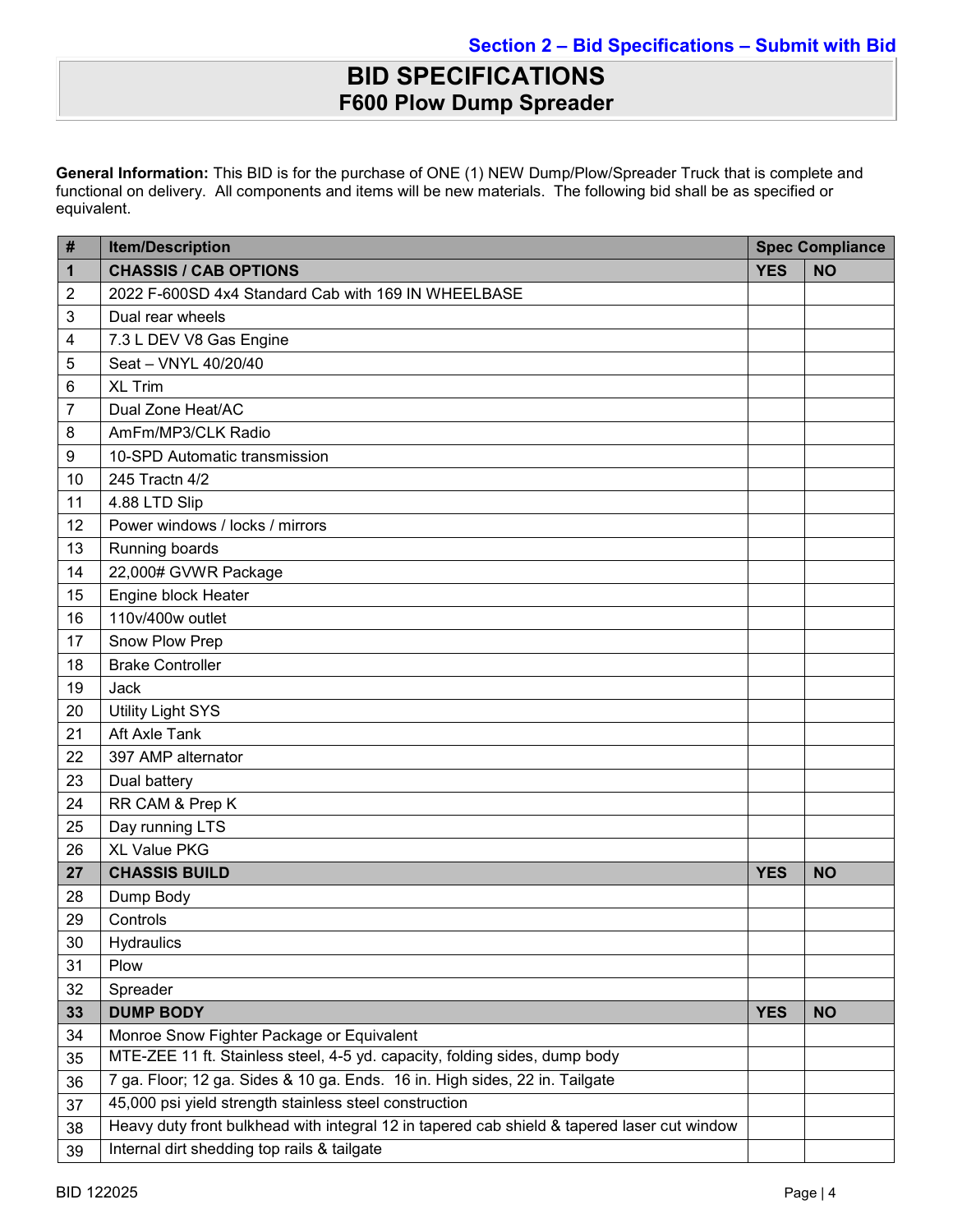### **Section 2 – Bid Specifications – Submit with Bid**

| 40       | Western style understructure with 10 ga. Long-members                                                                         |            |           |
|----------|-------------------------------------------------------------------------------------------------------------------------------|------------|-----------|
| 41       | Single-lever release, quick drop tail gate                                                                                    |            |           |
| 42       | (2) Underbody tie loops                                                                                                       |            |           |
| 43       | FMVSS108, L.E.D. Lights and reflectors with weather-resistant wiring harness                                                  |            |           |
| 44       | 2-1/2 in. Heavy duty receiver hitch in 1/2 in. Plate with chain loops and ICCbumper                                           |            |           |
| 45       | Heavy Duty "D" Rings on each side of Plate                                                                                    |            |           |
| 46       | Crysteel solid black plastic side boards with mid mount board support                                                         |            |           |
| 47       | Stainless steel spring loaded shovel holder mounted on driver side mid                                                        |            |           |
| 48       | Body board support                                                                                                            |            |           |
| 49       | Electric backup alarm 97db                                                                                                    |            |           |
| 50       | Poly fenders                                                                                                                  |            |           |
| 51       | Undercoated                                                                                                                   |            |           |
| 52       | Box vibrator / momentary switch in cab                                                                                        |            |           |
| 53       | Manual tarping system                                                                                                         |            |           |
| 54       | <b>HOIST</b>                                                                                                                  | <b>YES</b> | <b>NO</b> |
| 55       | Subframe Scissor Hoist                                                                                                        |            |           |
| 56       | Full length heavy duty sub frame                                                                                              |            |           |
| 57       | Body prop to support empty box                                                                                                |            |           |
| 58       | Body-up light                                                                                                                 |            |           |
| 59       | <b>FULL CENTRAL HYDRAULICS</b>                                                                                                | <b>YES</b> | <b>NO</b> |
| 60       | Full central hydraulics package (runs hoist, plow, spreader)                                                                  |            |           |
| 61       | Muncie PTO With Direct Mount Pump                                                                                             |            |           |
| 62       | Monroe Hydraulics PKG with Force America SSC3100 spreader control (stainless steel)                                           |            |           |
| 63       | 12.5 GP manifold valve assembly                                                                                               |            |           |
| 64       | Open center, 2500 p.s.i. pre-set system relief, 20 gpm capable                                                                |            |           |
| 65       | Priority flow for plow                                                                                                        |            |           |
| 66       | Double acting electric proportional control hoist section with a 500 p.s.i. down port relief                                  |            |           |
| 67       | Boss double acting electric control plow lift with float & smart hitch                                                        |            |           |
| 68       | Boss double acting electric proportional control plow angle                                                                   |            |           |
| 69       | Electric proportional auger function, 14 gpm                                                                                  |            |           |
| 70       | Electric proportional spinner function, 5 gpm                                                                                 |            |           |
| 71       | <b>HYDRAULIC RESERVOIR /ENCLOSURE</b>                                                                                         | <b>YES</b> | <b>NO</b> |
|          | 13 Gallon Capacity                                                                                                            |            |           |
| 72<br>73 |                                                                                                                               |            |           |
| 74       | Filler/breather cap, level/temp sight glass, 3/4 in magnetic plug<br>In-tank filter, 10 micron, 60 p.s.i. condition indicator |            |           |
| 75       | In-tank baffle                                                                                                                |            |           |
|          |                                                                                                                               |            |           |
| 76       | Valve will be installed in a weather tight compartment on reservoir                                                           |            |           |
| 77       | Hydraulic reservoir/enclosure will be mounted on frame rail                                                                   |            |           |
| 78       | Stainless steel                                                                                                               |            |           |
| 79       | <b>CONTROLS</b>                                                                                                               | <b>YES</b> | <b>NO</b> |
| 80       | Dash mounted momentary rocker switch for hoist control                                                                        |            |           |
| 81       | Forces America SSC3100 spreader control                                                                                       |            |           |
| 82       | Proportional controls for granular and liquid applications                                                                    |            |           |
| 83       | Minimum and maximum settings adjustable through the calibration mode                                                          |            |           |
| 84       | Preconfigured to spread on initial power-up                                                                                   |            |           |
| 85       | Groundspeed interrupt                                                                                                         |            |           |
| 86       | Intuitive Control knobs                                                                                                       |            |           |
| 87       | Color L.E.D. around the dials illuminate the numbers as rates are increased                                                   |            |           |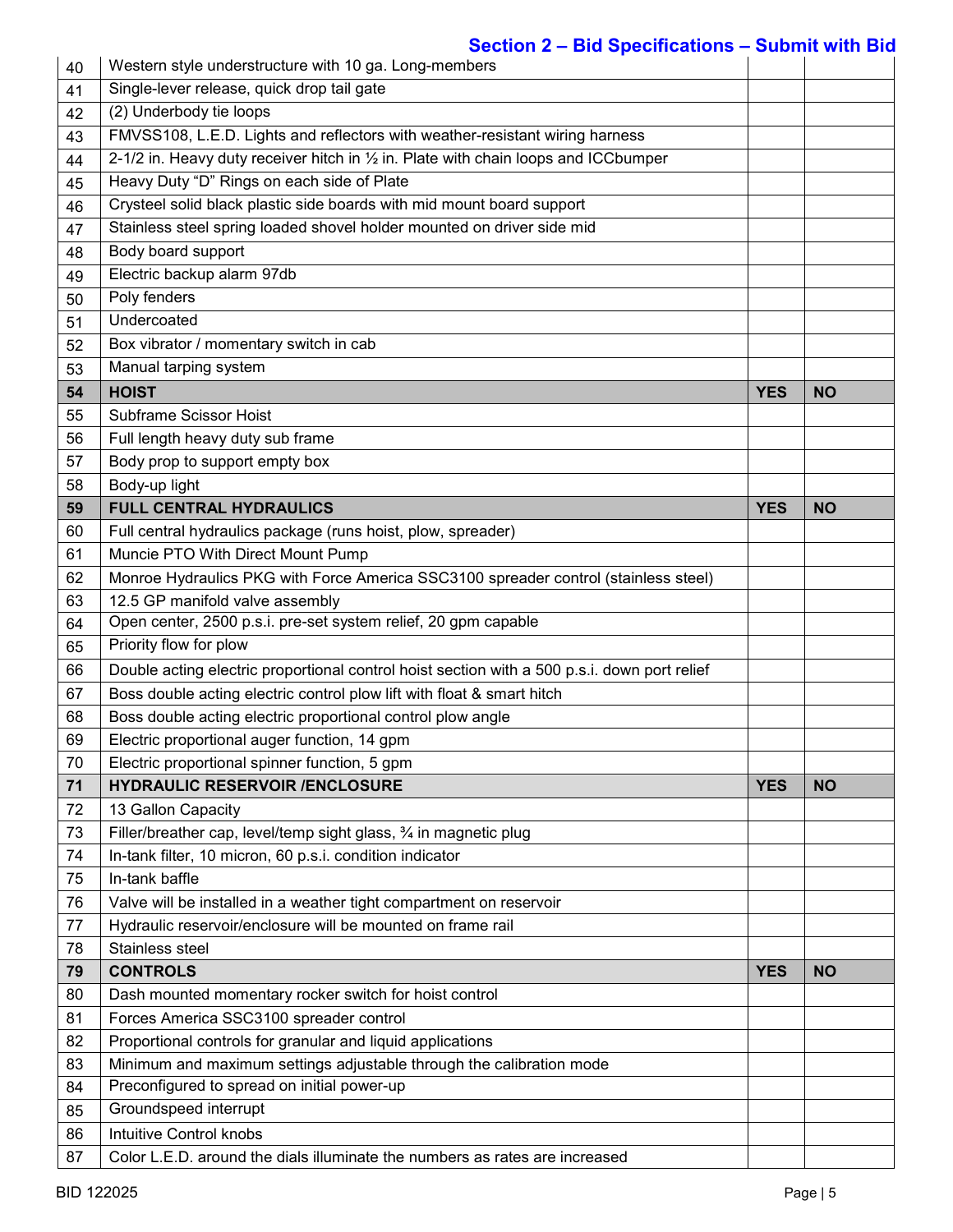#### **Section 2 – Bid Specifications – Submit with Bid**

| 88  | Fully adjustable mounting options                                                     |            |           |
|-----|---------------------------------------------------------------------------------------|------------|-----------|
| 89  | Simple manual spreading                                                               |            |           |
| 90  | <b>MISCELLANEOUS HOSES AND FITTINGS</b>                                               | <b>YES</b> | <b>NO</b> |
| 91  | Hydraulic hoses & fittings; run to rear for spreader                                  |            |           |
| 92  | Hydraulic hoses & fittings; PTO mounted kit                                           |            |           |
| 93  | Manifold plate, rubrail mounted (both sides); instl                                   |            |           |
| 94  | Dust covers for all quick couplers                                                    |            |           |
| 95  | <b>PLOW SPECIFICATIONS</b>                                                            | <b>YES</b> | <b>NO</b> |
| 96  | 10 ft BOSS Power-V-DXT snowplow                                                       |            |           |
| 97  | High performance hydraulic package                                                    |            |           |
| 98  | <b>Enclosed hydraulics</b>                                                            |            |           |
| 99  | Chainless hydraulic cylinder lifting system                                           |            |           |
| 100 | Dual trip design                                                                      |            |           |
| 101 | Flared wings                                                                          |            |           |
| 102 | Rubber snow deflector                                                                 |            |           |
| 103 | Reinforced moldboard                                                                  |            |           |
| 104 | Heavy-duty push frame and quadrant                                                    |            |           |
| 105 | <b>SPREADER SPECIFICATIONS</b>                                                        | <b>YES</b> | <b>NO</b> |
| 106 | MONROE 6 in One-Way Flight Under Tailgate Spreader stainless steel standard equipment |            |           |
| 107 | 7 GA. trough                                                                          |            |           |
| 108 | 1/4 in. end plates                                                                    |            |           |
| 109 | Full opening top and bottom clean-out doors                                           |            |           |
| 110 | 6 in. auger diameter                                                                  |            |           |
| 111 | Dual discharge                                                                        |            |           |
| 112 | Stainless steel quick detach mounting brackets                                        |            |           |
| 113 | Stainless steel tailgate shields                                                      |            |           |
| 114 | Bare stainless steel finish                                                           |            |           |
| 115 | 18 in. poly spinner disc                                                              |            |           |
| 116 | Self-leveling spinner assembly without stabilizer rods                                |            |           |
| 117 | <b>LIGHTING AND ELECTRICAL</b>                                                        | <b>YES</b> | <b>NO</b> |
| 118 | 7-way connector, round socket, flat pin, rv style                                     |            |           |
| 119 | Monroe/Whelen Responder Series L.E.D. mini light bar; amber; mtr1lppa                 |            |           |
| 120 | Self-leveling bracket for mini light bar                                              |            |           |
| 121 | (2) VTX609A strobes on rear corner post above stop/tail/turn lights                   |            |           |
| 122 | All body lights to be L.E.D.                                                          |            |           |
| 123 | L.E.D. clear spreader light mounted on spreader w/ weather pack connector             |            |           |
| 124 | <b>INSTALLED</b>                                                                      | <b>YES</b> | <b>NO</b> |
| 125 | Plow installed                                                                        |            |           |
| 126 | Spreader installed                                                                    |            |           |
| 127 | <b>DELIVERY</b>                                                                       | <b>YES</b> | <b>NO</b> |
| 128 | Able to deliver to Dane County Regional Airport                                       |            |           |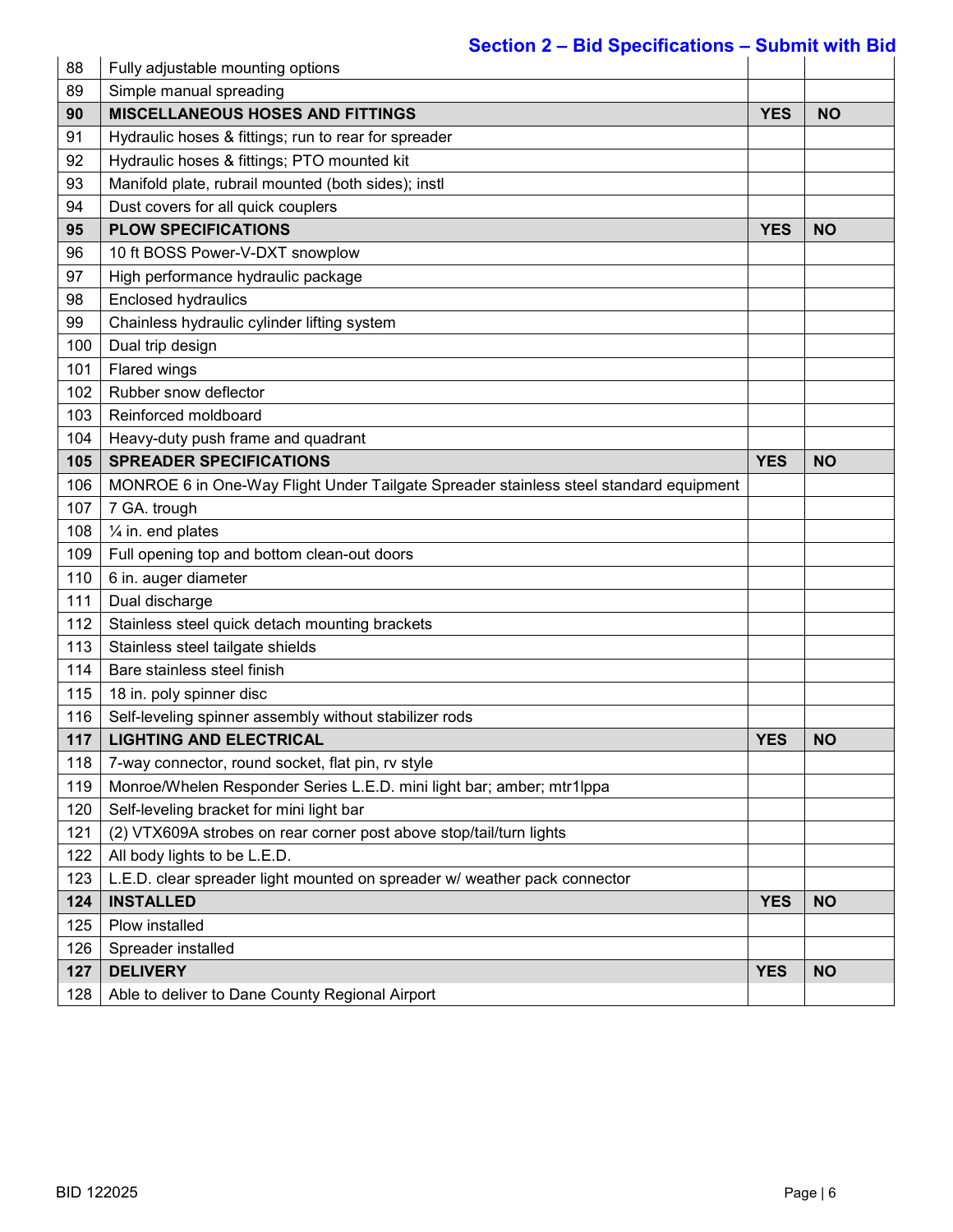### **SPECIFICATION DEVIATIONS**

| <b>Check One:</b><br>No deviations from bid specifications<br>$\Box$<br>$\Box$<br>Deviations from the bid specifications are present - see list below |                              |  |  |  |
|-------------------------------------------------------------------------------------------------------------------------------------------------------|------------------------------|--|--|--|
| Item#                                                                                                                                                 | <b>Deviation Explanation</b> |  |  |  |
|                                                                                                                                                       |                              |  |  |  |
|                                                                                                                                                       |                              |  |  |  |
|                                                                                                                                                       |                              |  |  |  |
|                                                                                                                                                       |                              |  |  |  |
|                                                                                                                                                       |                              |  |  |  |
|                                                                                                                                                       |                              |  |  |  |
|                                                                                                                                                       |                              |  |  |  |
|                                                                                                                                                       |                              |  |  |  |
|                                                                                                                                                       |                              |  |  |  |
|                                                                                                                                                       |                              |  |  |  |
|                                                                                                                                                       |                              |  |  |  |
|                                                                                                                                                       |                              |  |  |  |
|                                                                                                                                                       |                              |  |  |  |
|                                                                                                                                                       |                              |  |  |  |
|                                                                                                                                                       |                              |  |  |  |
|                                                                                                                                                       |                              |  |  |  |
|                                                                                                                                                       |                              |  |  |  |
|                                                                                                                                                       |                              |  |  |  |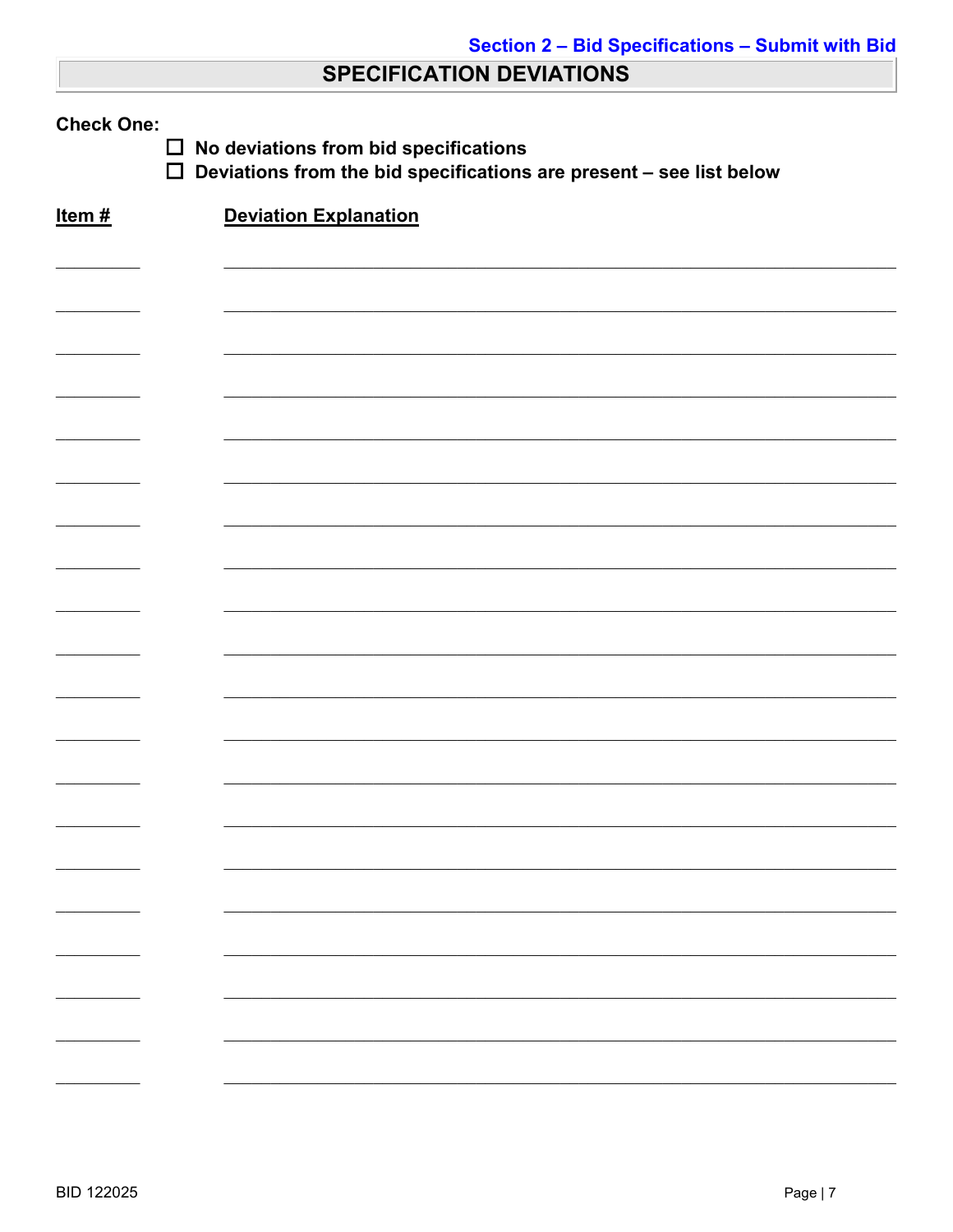#### **PRICE PROPOSAL**

#### **VENDOR NAME:**

#### **Pricing shall be inclusive of all labor, delivery costs and other expenses necessary to provide product in accordance with the specifications and terms and conditions of this bid document and your proposal.**

| #              | <b>Item</b>                                                                                                                                                         | <b>Pricing / Information</b> |
|----------------|---------------------------------------------------------------------------------------------------------------------------------------------------------------------|------------------------------|
| C <sub>1</sub> | <b>F600 Plow Dump Spreader</b>                                                                                                                                      | \$                           |
| C <sub>2</sub> | <b>Delivery Cost of Vehicle</b>                                                                                                                                     | \$                           |
| C <sub>3</sub> | <b>Total Price</b>                                                                                                                                                  | \$0                          |
| C <sub>4</sub> | <b>Warranty</b> – describe the warranty that comes<br>with the vehicle. If additional space is needed,<br>please attach the warranty info to the bid<br>submission. |                              |
| C <sub>5</sub> | <b>Nearest Service/Parts Location</b>                                                                                                                               |                              |
| C6             | <b>Delivery Days ARO</b>                                                                                                                                            |                              |

|                | <b>Optional Equipment</b>                                                                                                                                                                                        |                   |  |
|----------------|------------------------------------------------------------------------------------------------------------------------------------------------------------------------------------------------------------------|-------------------|--|
| #              | Additional items/options - if you would like to have any<br>additional items or options considered in connection with this<br>bid, please indicate the specific item and cost within the space<br>provided here. | <b>Unit Price</b> |  |
| P <sub>1</sub> |                                                                                                                                                                                                                  | S                 |  |
| <b>P2</b>      |                                                                                                                                                                                                                  | \$                |  |
| P <sub>3</sub> |                                                                                                                                                                                                                  | \$                |  |
| <b>P4</b>      |                                                                                                                                                                                                                  | \$                |  |
| <b>P5</b>      |                                                                                                                                                                                                                  | \$                |  |
| <b>P6</b>      |                                                                                                                                                                                                                  | \$                |  |
| <b>P7</b>      |                                                                                                                                                                                                                  | \$                |  |
| P <sub>8</sub> |                                                                                                                                                                                                                  | \$                |  |
| P <sub>9</sub> |                                                                                                                                                                                                                  | \$                |  |
| <b>P10</b>     |                                                                                                                                                                                                                  | \$                |  |
| <b>P11</b>     |                                                                                                                                                                                                                  | \$                |  |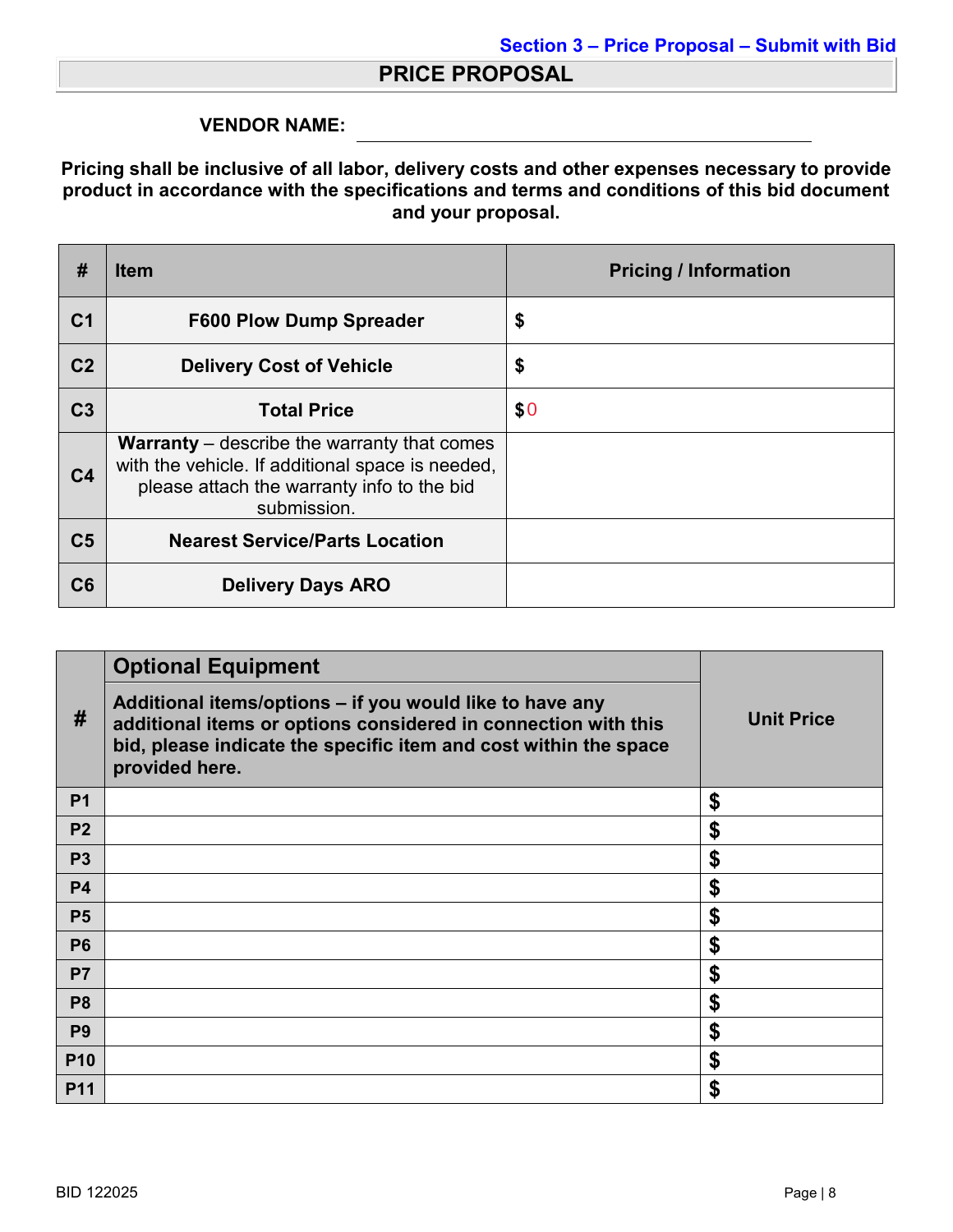#### **EQUIPMENT INFORMATION – MUST BE COMPLETED**

|                 | SNOW PLOW, POWER V, REVERSIBLE FOR HIGH SPEED<br><b>PLOWING</b> |                                                   |            |           |
|-----------------|-----------------------------------------------------------------|---------------------------------------------------|------------|-----------|
| E1              | <b>Make &amp; Model:</b>                                        |                                                   |            |           |
| E2              | Weight (lbs.):                                                  |                                                   |            |           |
|                 |                                                                 | Height (inches)                                   |            |           |
|                 |                                                                 | Length<br>(feet/inches)<br><b>Steel Thickness</b> |            |           |
| E <sub>3</sub>  | <b>Moldboard</b>                                                | (inches)                                          |            |           |
|                 |                                                                 | # of Vertical<br><b>Ribs</b>                      |            |           |
|                 |                                                                 | <b>Vertical Ribs</b><br>Welded?                   | <b>YES</b> | <b>NO</b> |
| <b>E4</b>       | <b>Safety-Trip:</b>                                             |                                                   | <b>YES</b> | <b>NO</b> |
| E <sub>5</sub>  | <b>Factory Level Lift:</b>                                      |                                                   | <b>YES</b> | <b>NO</b> |
| E <sub>6</sub>  | <b>Number of Springs:</b>                                       |                                                   |            |           |
| <b>E7</b>       | <b>Degree of Swing:</b>                                         |                                                   |            |           |
|                 |                                                                 | Quantity                                          |            |           |
| E <sub>8</sub>  | <b>Hydraulic Rams</b>                                           | <b>Cylinder Size</b>                              |            |           |
|                 |                                                                 | <b>Piston Rod Size</b>                            |            |           |
| E <sub>9</sub>  | # of Hinge Points between<br><b>Moldboard and Table:</b>        |                                                   |            |           |
| E10             | <b>Specification Deviations?</b>                                |                                                   | <b>YES</b> | <b>NO</b> |
| E11             | <b>Warranty:</b>                                                |                                                   |            |           |
| E <sub>12</sub> | <b>Warranty Work</b><br><b>Vendor and Contact Info:</b>         |                                                   |            |           |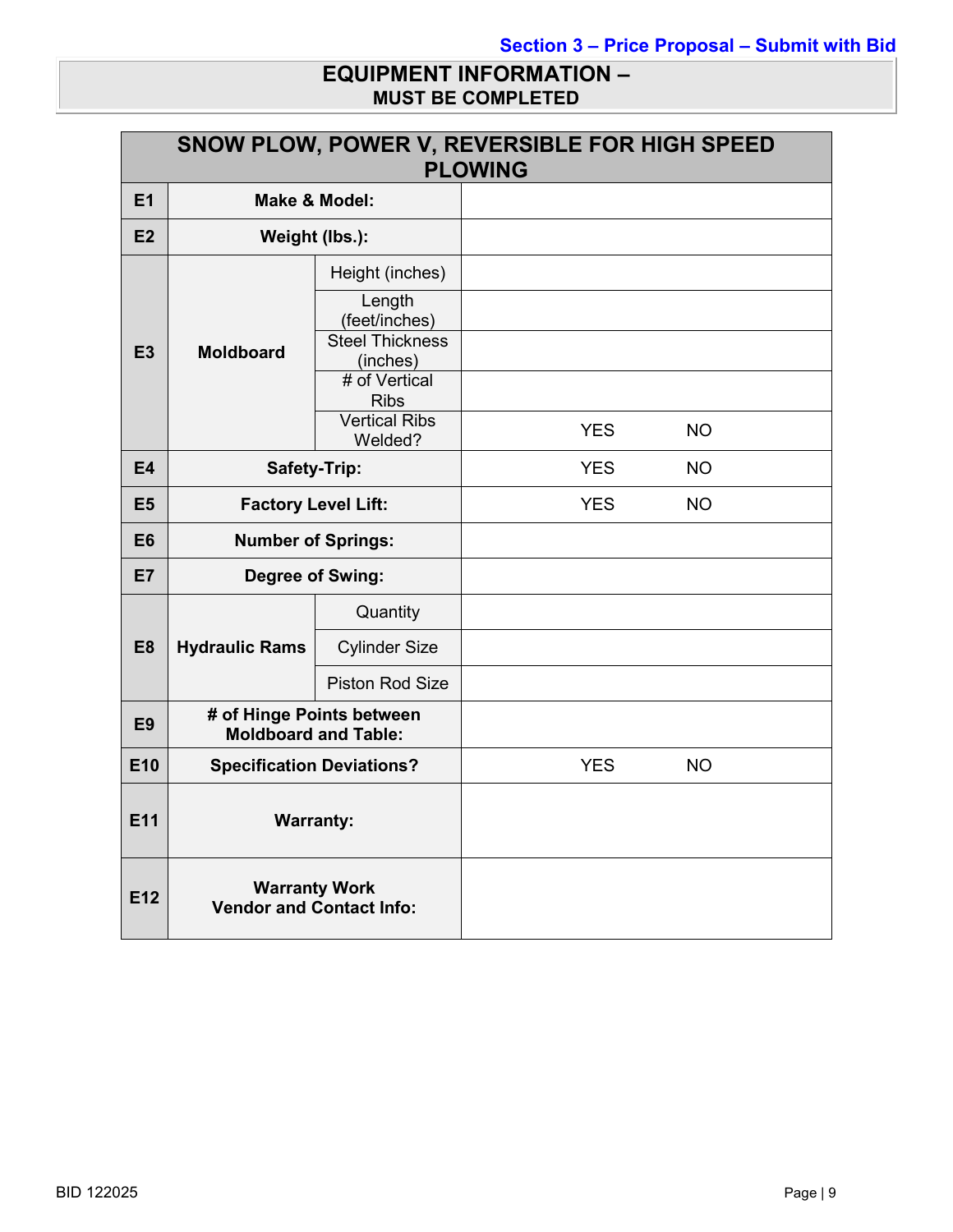| <b>HYDRAULICS AND CONTROLS</b> |                                                         |  |
|--------------------------------|---------------------------------------------------------|--|
| E13                            | Make:                                                   |  |
| E14                            | <b>Model:</b>                                           |  |
| E15                            | <b>Warranty:</b>                                        |  |
| E16                            | <b>Warranty Work</b><br><b>Vendor and Contact Info:</b> |  |

| <b>TARP SYSTEMS</b> |                                                         |  |  |  |  |  |
|---------------------|---------------------------------------------------------|--|--|--|--|--|
| E17                 | Make:                                                   |  |  |  |  |  |
| E18                 | Model:                                                  |  |  |  |  |  |
| E19                 | <b>Warranty:</b>                                        |  |  |  |  |  |
| E20                 | <b>Warranty Work</b><br><b>Vendor and Contact Info:</b> |  |  |  |  |  |